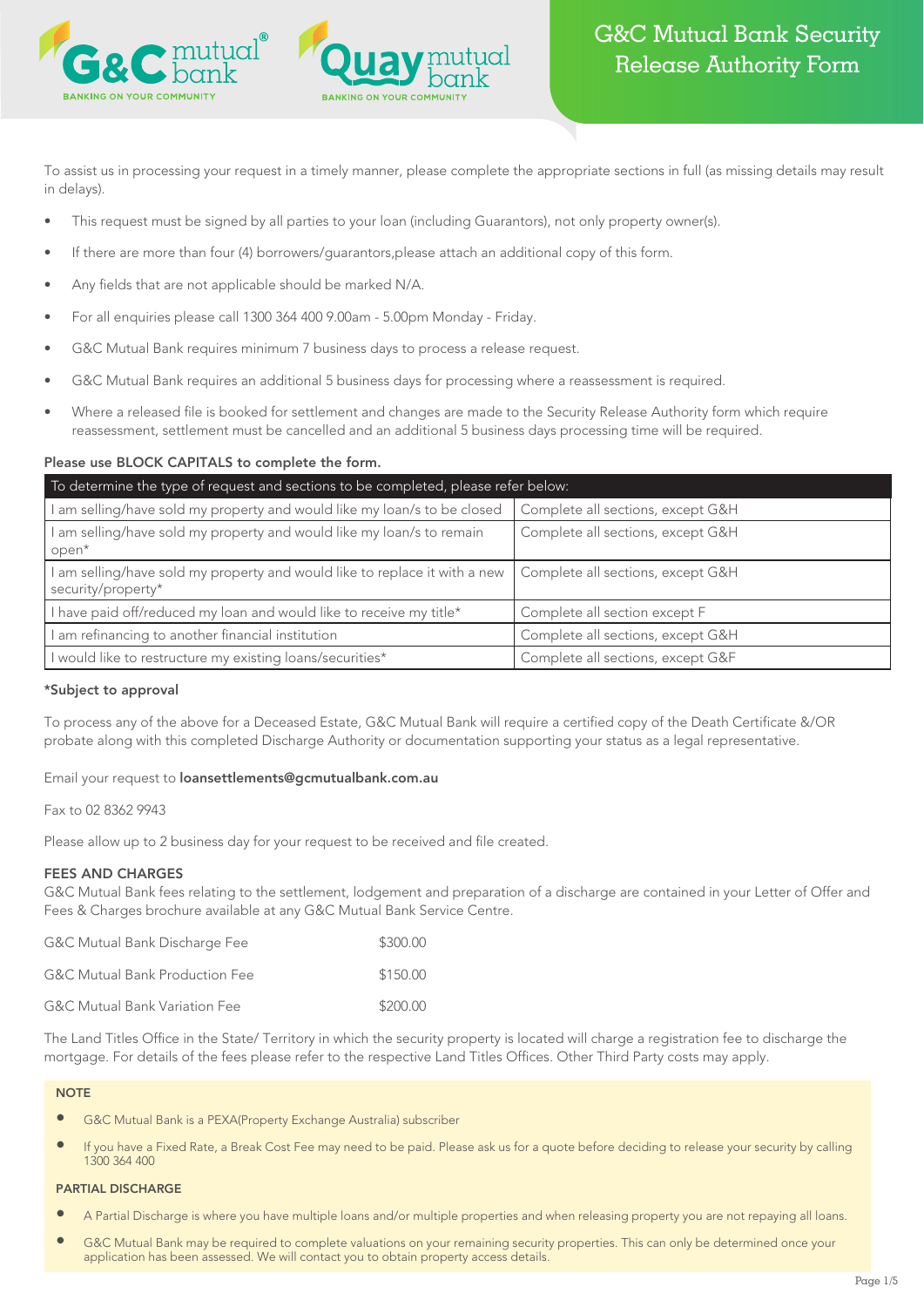# SECTION A - MEMBER DETAILS

Primary Member Number

Full name of all borrowers/or guarantors:

|    | S.No. First Name | Last name | Tick primary contact & provide details |                |  |
|----|------------------|-----------|----------------------------------------|----------------|--|
|    |                  |           |                                        | Day time Phone |  |
|    |                  |           |                                        | II Mobile      |  |
| J. |                  |           |                                        | Emai           |  |
| 4. |                  |           |                                        |                |  |

# SECTION B - REPRESENTATIVE DETAILS (REQUIRED FOR CORRESPONDENCE PURPOSES)

Acknowledgement of receipt will be sent within 2 business days to the email provided. If a request is for return of title, items will be sent via registered post and require the title owner(s) or representative named below to sign confirmation of receipt at collection.

| <b>Borrower Representative</b>                                                                                                                                                                                                                                                                                                                                                                                                                                                                                                                                                                                                                                                                                                                                                                                                            | Solicitor           | Conveyancer                               |       | Other Financial Institution |                                                                                                                                                                                                                                                                                           |
|-------------------------------------------------------------------------------------------------------------------------------------------------------------------------------------------------------------------------------------------------------------------------------------------------------------------------------------------------------------------------------------------------------------------------------------------------------------------------------------------------------------------------------------------------------------------------------------------------------------------------------------------------------------------------------------------------------------------------------------------------------------------------------------------------------------------------------------------|---------------------|-------------------------------------------|-------|-----------------------------|-------------------------------------------------------------------------------------------------------------------------------------------------------------------------------------------------------------------------------------------------------------------------------------------|
|                                                                                                                                                                                                                                                                                                                                                                                                                                                                                                                                                                                                                                                                                                                                                                                                                                           |                     | <b>G&amp;C Mutual Bank Service Centre</b> |       | Myself                      | Other                                                                                                                                                                                                                                                                                     |
| Contact Person                                                                                                                                                                                                                                                                                                                                                                                                                                                                                                                                                                                                                                                                                                                                                                                                                            |                     |                                           |       |                             |                                                                                                                                                                                                                                                                                           |
| Company Name                                                                                                                                                                                                                                                                                                                                                                                                                                                                                                                                                                                                                                                                                                                                                                                                                              | Street no. and name |                                           |       |                             |                                                                                                                                                                                                                                                                                           |
| Mailing Address                                                                                                                                                                                                                                                                                                                                                                                                                                                                                                                                                                                                                                                                                                                                                                                                                           | Suburb              |                                           | State |                             | Postcode                                                                                                                                                                                                                                                                                  |
| <b>Contact Details</b>                                                                                                                                                                                                                                                                                                                                                                                                                                                                                                                                                                                                                                                                                                                                                                                                                    | Phone no            |                                           |       | Mobile no.                  |                                                                                                                                                                                                                                                                                           |
| <b>Email Address</b>                                                                                                                                                                                                                                                                                                                                                                                                                                                                                                                                                                                                                                                                                                                                                                                                                      |                     |                                           |       |                             |                                                                                                                                                                                                                                                                                           |
| Preferred G&C Mutual Bank<br>Service Centre address for signing<br>documents if required/Staff<br>Contact                                                                                                                                                                                                                                                                                                                                                                                                                                                                                                                                                                                                                                                                                                                                 |                     |                                           |       |                             |                                                                                                                                                                                                                                                                                           |
| <b>SECTION C - DISCHARGE TYPE</b>                                                                                                                                                                                                                                                                                                                                                                                                                                                                                                                                                                                                                                                                                                                                                                                                         |                     |                                           |       |                             |                                                                                                                                                                                                                                                                                           |
| Date of Settlement                                                                                                                                                                                                                                                                                                                                                                                                                                                                                                                                                                                                                                                                                                                                                                                                                        |                     |                                           |       |                             | (Important to provide, if known)                                                                                                                                                                                                                                                          |
| I have sold my property<br>All loans repaid<br>Not all loans repaid (partial release of security)<br>$\Box$ I am refinancing to another institution<br>I would like to receive my title (Nil Debt) (Ensure section G & H are completed)<br>All loans have been closed (Nil Debt) *please ensure all loans associated with the property are/will be paid off<br>I would like linked loans to remain open (with additional equity held in alternate security property) *subject to approval<br>I would like to provide a substitute security *subject to approval<br>Please tick item to be substituted.<br>refunded after settlement.<br>already own the property (enter property details in section D as ADD)<br>I would like to apply for a Term Deposit as temporary security* (amount and term to be determined) * subject to approval |                     |                                           |       |                             | I have/will be purchasing a new property (enter property details in section D as ADD) (Please submit copy of Purchase Contract and Transfer<br>of Land with this request). Please note: Full stamp duty will be charged at settlement, any applicable concessions approved by SRO will be |
| Service Centre to be signed by all parties to the loan.                                                                                                                                                                                                                                                                                                                                                                                                                                                                                                                                                                                                                                                                                                                                                                                   |                     |                                           |       |                             | Security Swap documents specifying changes and details of lending will be prepared by G&C Mutual Bank and sent to you or your preferred                                                                                                                                                   |
| I would like to remove a Guarantee/Guarantor (no sale)                                                                                                                                                                                                                                                                                                                                                                                                                                                                                                                                                                                                                                                                                                                                                                                    |                     |                                           |       |                             |                                                                                                                                                                                                                                                                                           |
| I am restructuring my existing loans with a new G&C Mutual Bank application                                                                                                                                                                                                                                                                                                                                                                                                                                                                                                                                                                                                                                                                                                                                                               |                     |                                           |       |                             |                                                                                                                                                                                                                                                                                           |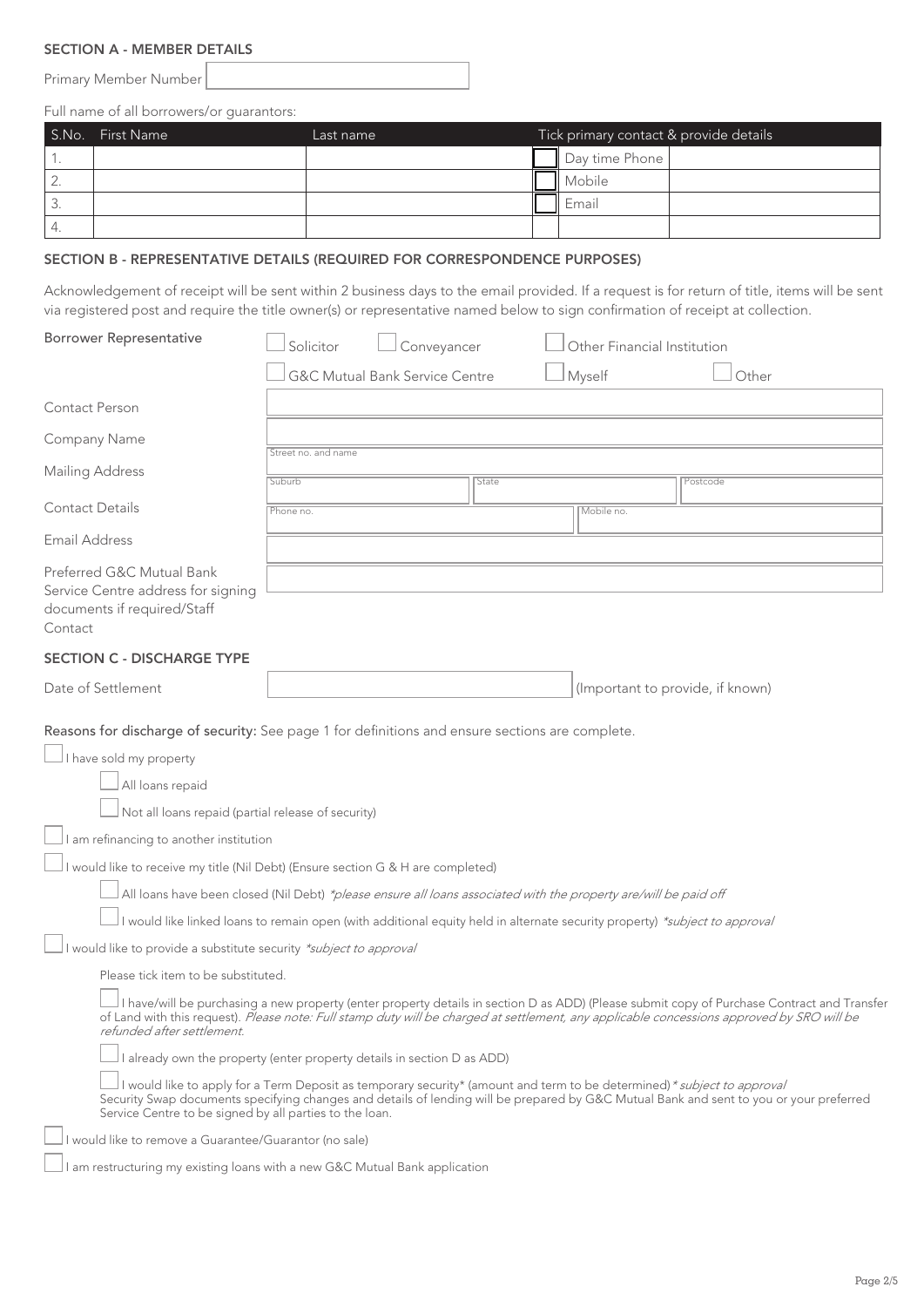# SECTION D - CHANGE OF SECURITY DETAILS

All properties linked to loan(s) must be detailed to prevent delays

| Address of properties/securities to be discharged/retained/added | Certificate of<br>Title Reference (if Retain/Add<br>known) | Discharged/ | Sale price<br>(Mandatory if<br>property sold) |
|------------------------------------------------------------------|------------------------------------------------------------|-------------|-----------------------------------------------|
|                                                                  |                                                            |             |                                               |
|                                                                  |                                                            |             |                                               |
|                                                                  |                                                            |             |                                               |
|                                                                  |                                                            |             |                                               |
|                                                                  |                                                            |             |                                               |
|                                                                  |                                                            |             |                                               |

### SECTION E - LOAN ACCOUNT REPAYMENT DETAILS

All facilities, both consumer and business secured by the above listed properties MUST be listed below to prevent delays.

| Loan Account<br>Number(s) | To be paid out in full and limit  To be reduced to<br>cancelled? | To be repaid from<br>new GCMB loan |
|---------------------------|------------------------------------------------------------------|------------------------------------|
|                           | $\Box$ Yes $\Box$ No if no,                                      | $\Box$ Yes $\Box$ No               |
|                           | $\Box$ Yes $\Box$ No if no,                                      | $\Box$ Yes $\Box$ No               |
|                           | $\Box$ Yes $\Box$ No if no,                                      | $\Box$ Yes $\Box$ No               |
|                           | $\Box$ Yes $\Box$ No if no,                                      | $\square$ Yes $\square$ No         |
|                           | $\Box$ Yes $\Box$ No if no,                                      | $\Box$ Yes $\Box$ No               |
|                           | $\Box$ Yes $\Box$ No if no,                                      | $\square$ Yes $\square$ No         |
|                           | $\Box$ Yes $\Box$ No if no,                                      | $\Box$ Yes $\Box$ No               |

#### **NOTE**

- Regular repayments should continue until the loan is paid out
- **•** G&C Mutual Bank approval may be required when all loans connected to the property being released are not being paid out in full. This may result in additional documentation being required. We will advise you if this is the case.
- • If you have a Line of Credit please ensure all Direct Debits/ Salary Credits are changed as it will be closed on settlement.

### SECTION F - SURPLUS FUNDS

If funds received are beyond what is required to meet settlement:

Where there is money in excess of that required to repay/reduce my/our loans, including balance of any offset, please deposit to the following G&C Mutual Bank or Other Financial Institution Account:

| Account Name | <b>BSB</b> | Account Number |
|--------------|------------|----------------|
|              |            |                |

\*If no account number is provided and no G&C Mutual Bank accounts held, we will issue a cheque in favour of the borrowers and post to

representative nominated in section B.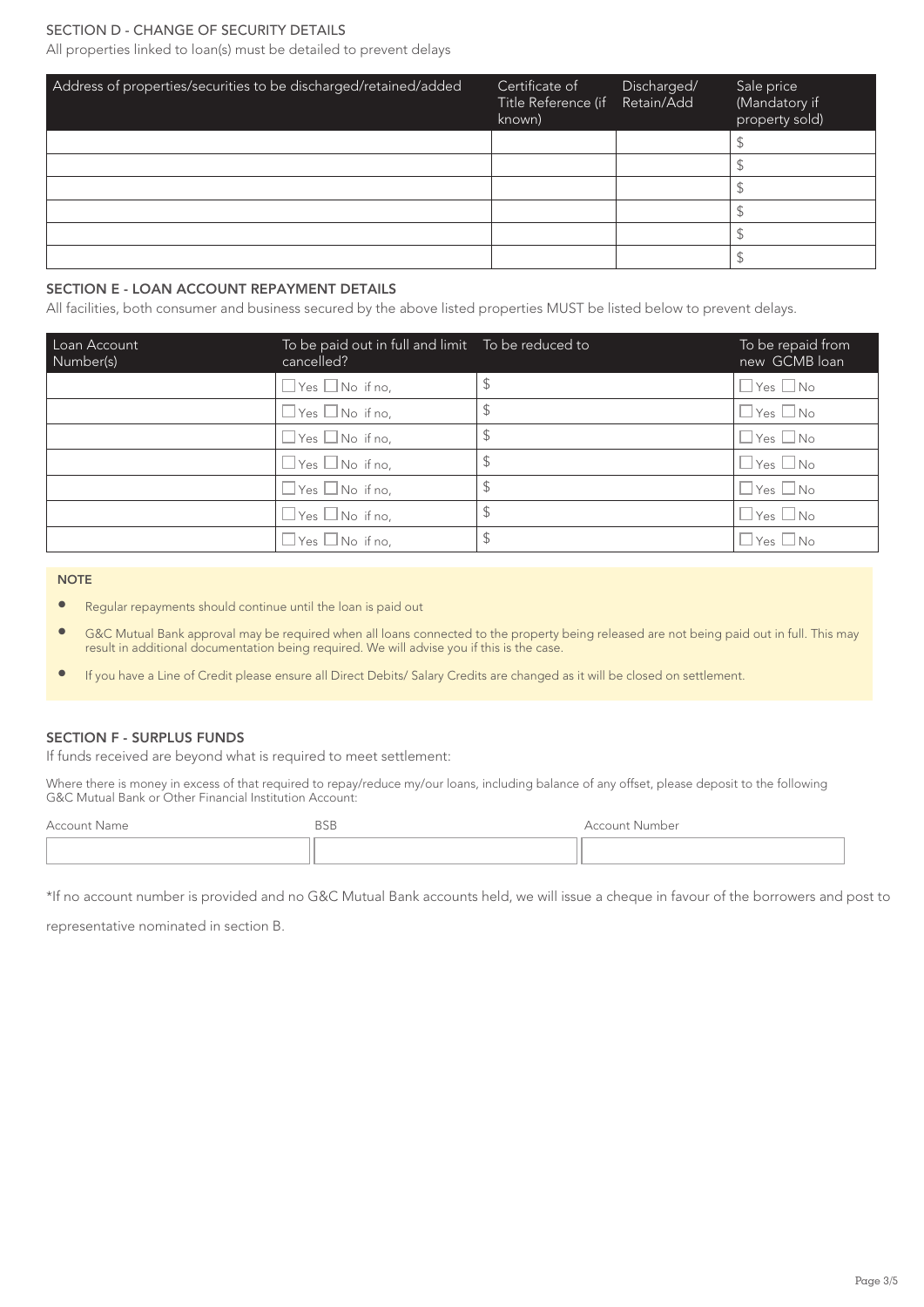# SECTION G - REQUEST FOR CERTIFICATE OF TITLE

I/We would like G&C Mutual Bank to register the Discharge of Mortgage and forward clear title via Registered Post to my representative noted in Section B or to the address below.

| Name                |       |          |
|---------------------|-------|----------|
|                     |       |          |
| Address             |       |          |
| Street no. and name |       |          |
| Suburb              | State | Postcode |

# SECTION H - PAYMENT OPTIONS (REQUEST FOR CLEAR TITLE AND INTERNAL G&C MUTUAL REFINANCES ONLY\*)

\*For all other settlement types, fees will be collected at settlement.

I/We would like G&C mutual Bank to debit my/our account listed below (G&C Accounts only) for the fees. Account holders must be listed in section A.

| <b>DJD</b> | Account No. |
|------------|-------------|
|            |             |